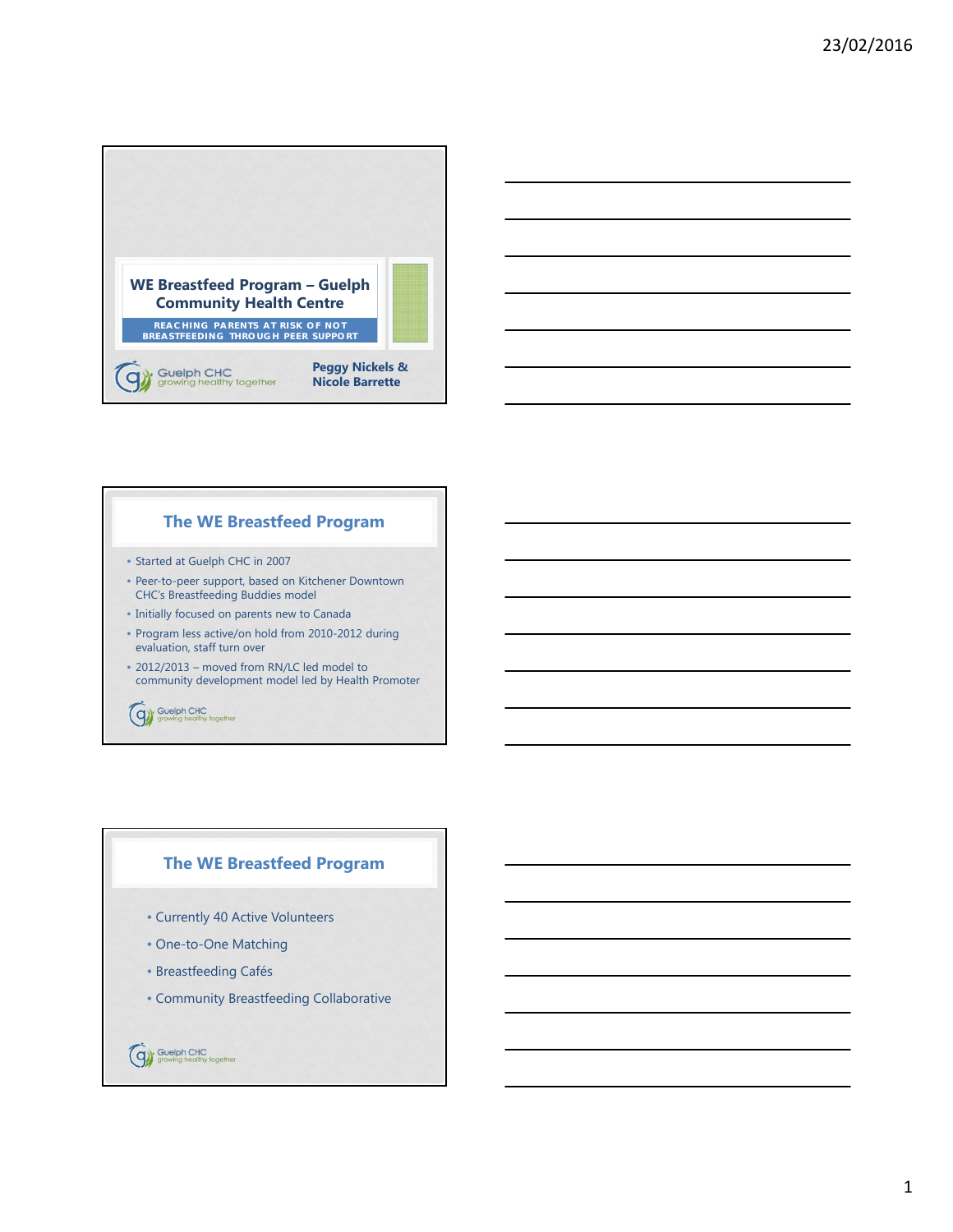| <b>Local Support Listing</b>                                                                                                                                                                                                                                                                                                                                                                                                  |                                                                                                                                                                                                                                                                                                                                                                                                                                                                           |                                                                                                                                                                                                                                                                                                      |
|-------------------------------------------------------------------------------------------------------------------------------------------------------------------------------------------------------------------------------------------------------------------------------------------------------------------------------------------------------------------------------------------------------------------------------|---------------------------------------------------------------------------------------------------------------------------------------------------------------------------------------------------------------------------------------------------------------------------------------------------------------------------------------------------------------------------------------------------------------------------------------------------------------------------|------------------------------------------------------------------------------------------------------------------------------------------------------------------------------------------------------------------------------------------------------------------------------------------------------|
| <b>Breastfeeding Support in Guelph</b><br>Breastmilk is the natural food for babies. It contains everything your baby<br>needs. Health Canada recommends feeding your baby only breastmilk for the<br>first six months. At six months, begin to introduce solid foods and continue<br>breastfeeding for up to two years and beyond. The following free services can<br>help you breastfeed as long as you and your baby want. |                                                                                                                                                                                                                                                                                                                                                                                                                                                                           |                                                                                                                                                                                                                                                                                                      |
|                                                                                                                                                                                                                                                                                                                                                                                                                               | What's Available                                                                                                                                                                                                                                                                                                                                                                                                                                                          | <b>How To Participate</b>                                                                                                                                                                                                                                                                            |
| <b>Seatt</b><br>ğ                                                                                                                                                                                                                                                                                                                                                                                                             | Drop-in Breastfeeding Clinics<br>Public health nurses are available to answer your breastfeeding questions.<br>help get you started, support you through challenges, and encourage you to<br>continue to breastfeed your baby. For more information visit<br>www.wdgpublichealth.ca<br>KIDS UNE Telephone Support: 1-800-265-7293 ext. 3616<br>Public health nurses are available to answer your questions by phone. For<br>more information visit www.wdgpublichealth.ca | Drop into the Public Health Office at the Shelldale<br>Centre.<br>20 Shelldale Crescent.<br>Mondays & Fridays: 1-3:30 p.m.<br>Call Monday - Friday:<br>$9a m - 4a m$                                                                                                                                 |
| <b>Juelph Community</b><br>Health Centre                                                                                                                                                                                                                                                                                                                                                                                      | WE Breastfeed Telephone Support:<br>519-821-6638 . Ext. 250<br>Trained mothers who have breastfed their children offer telephone support.<br>Available in different languages.                                                                                                                                                                                                                                                                                            | Call the program coordinator at 519-821-6638. Ext. 250<br>to be matched with a trained mother who can offer<br>peer support.                                                                                                                                                                         |
|                                                                                                                                                                                                                                                                                                                                                                                                                               | Drop-in Breastfeeding Café<br>Trained mothers who have breastfed their children are available for support.<br>Visit www.puelphchc.ca or call 519-821-6638. Ext. 250 for more information.<br>Find them on facebook: www.facebook.com/WomenEverywhereBreastfeed                                                                                                                                                                                                            | Drop into the Downtown Community Health Centre<br>(Children's Room, Main Floor), 176 Wyndham St N<br>Wednesdays: 1-2:30 p.m.<br>Other times and locations are available, see<br>www.guelphchc.ca for details.                                                                                        |
| La Leche<br>League                                                                                                                                                                                                                                                                                                                                                                                                            | Drop-in La Leche League Canada - Guelph Groups<br>Accredited La Leche League Leaders offer daytime and evening mother-to-<br>mother breastfeeding information, encouragement and support. Visit<br>www.llc.ca or email guelphilic@yahoo.ca for more information.<br>Join them on facebook: www.facebook.com/groups/LLLCGuelph/                                                                                                                                            | Drop into the Downtown Community Health Centre<br>(Community Room), 176 Wyndham St N<br>Second Thursday of each month: 10 a.m. - 12 p.m.<br>Drop into Stone Road Mall, 2 <sup>nd</sup> Floor, Ontario Early<br>Years Centre, (Meridian Room), 435 Stone Rd<br>Last Wednesday of each month: 7-9 p.m. |







# **Reaching Out to Priority Parents**

**Effective Promotion Strategies – A Lot of Legwork Required**

- Face to face & word of mouth still most effective
- Distribute promo materials everywhere
- Public Facebook page attempt to post daily, choose admins carefully
- Emphasize the social aspect of the café, avoid calling it a 'support group'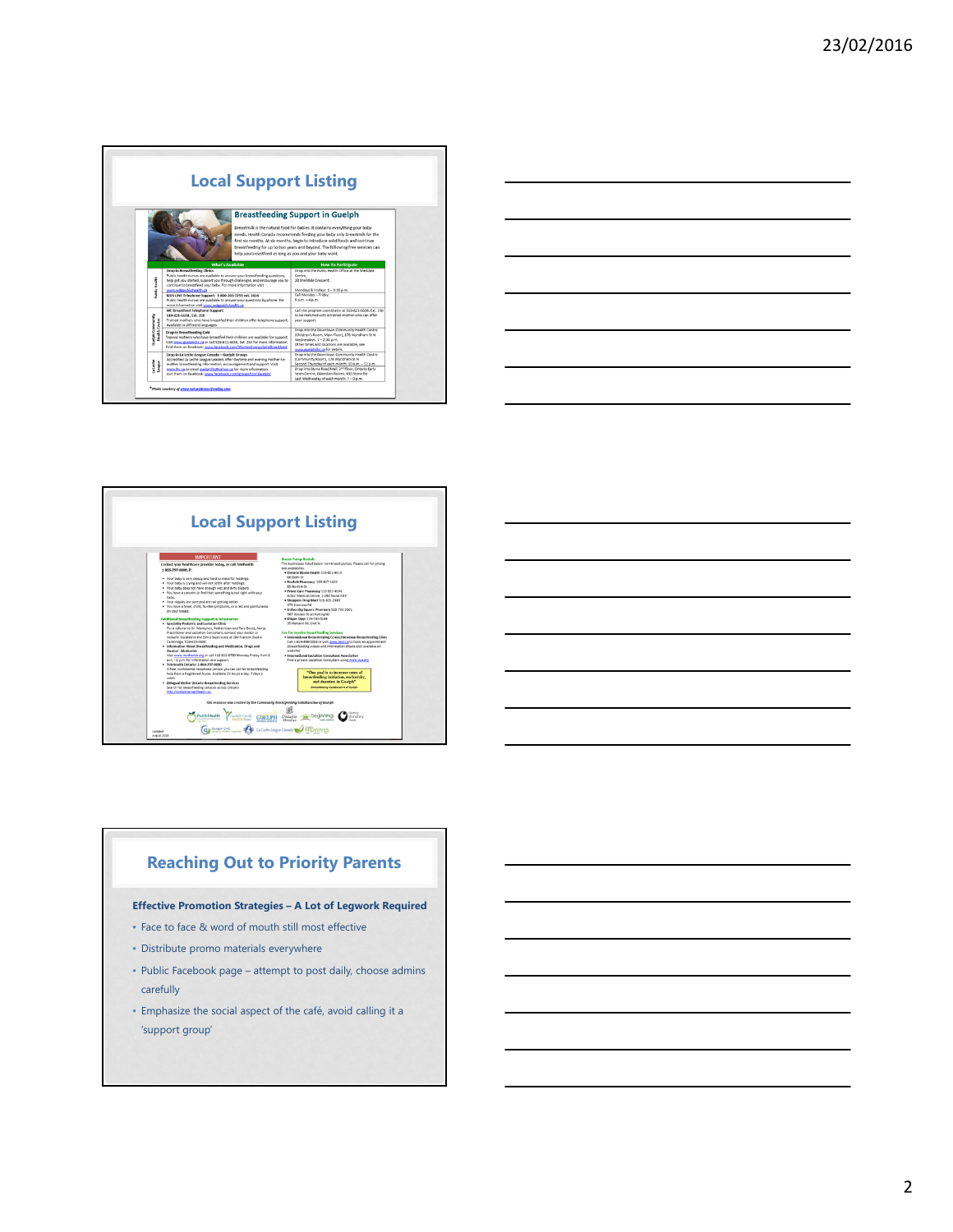# **Reaching Out to Priority Parents**

- Ensure strong, positive relationships with other agencies
- Receive referrals made by providers
- Become familiar in the community where priority

populations are



# Gy Guelph CHC

## **Connecting With Parents At Risk of Not Breastfeeding**

#### **Mindset & Values – Foundation for Success**

- Meet them where they are at in their lives and in the community
- Show acceptance and support their current situation





## **Building Relationships**

- Be welcoming & inclusive
- Strive for a non-judgmental space for voice & choice
- Respectful learning environment



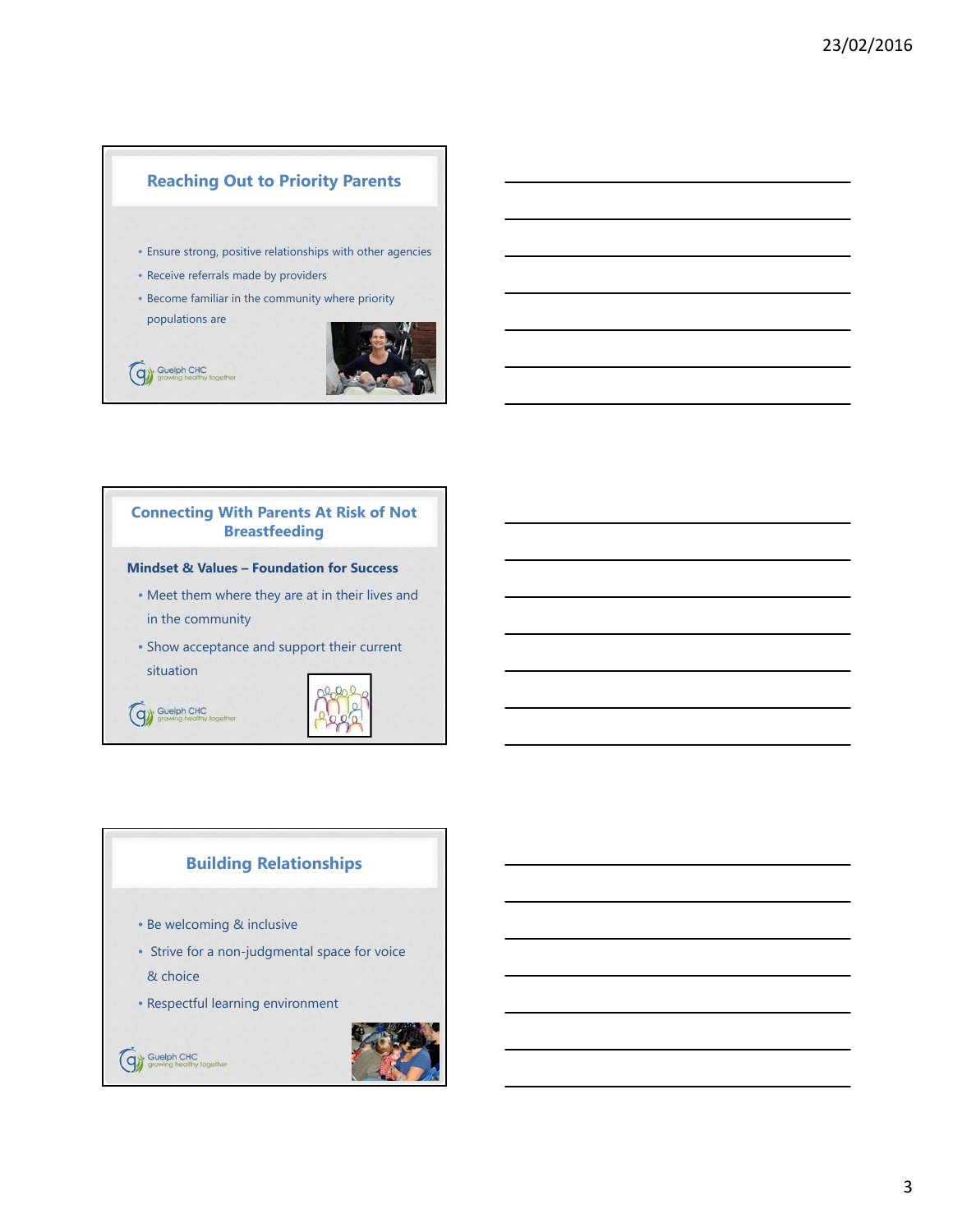





# **Representing Priority Families**

#### **Recruiting Volunteers From Priority Populations**

- Where are they in your community?
- Draw on your community connections
- Posters, social media, emails, presentations, word of mouth – being specific about who you're looking for
- 
- Accommodate parents at risk that want to volunteer!
- Guelph CHC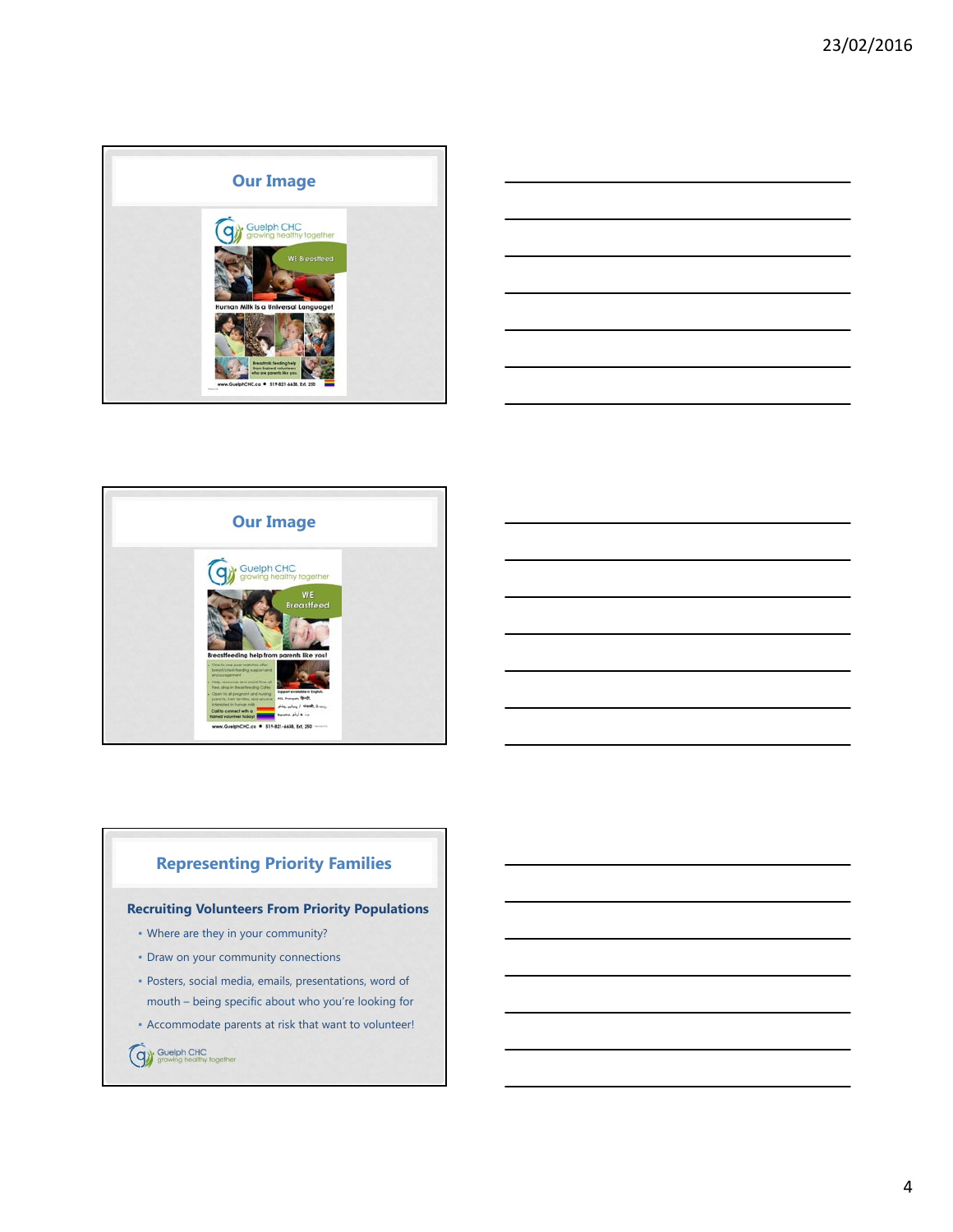



## **WE Breastfeed Volunteer Training**

- Discuss Commitment Level Individually
- Completely Free Training for all Volunteers
- On-going Support
- Create Anchors in the Community



Guelph CHC

## **WE Breastfeed Moving Forward**

- Volunteer monthly meetings are kept informal
- Sharing personal breastfeeding and helping stories holds great value
- Make an effort to keep volunteers engaged with exciting and educational volunteer meeting plans
- Show appreciation to the volunteers, acknowledging often the hard and important work they do